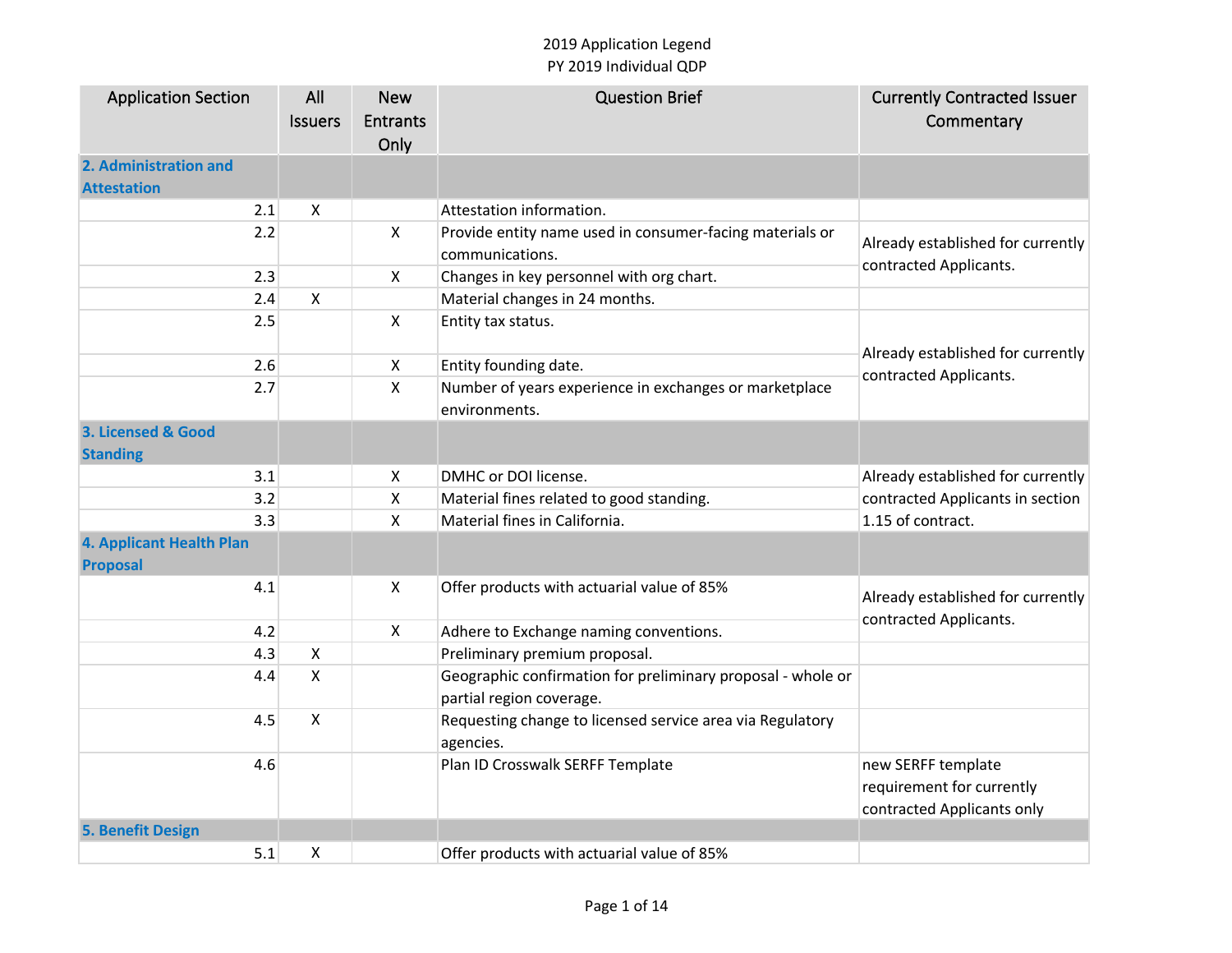| <b>Application Section</b>     | All<br><b>Issuers</b> | <b>New</b><br><b>Entrants</b><br>Only | <b>Question Brief</b>                                                           | <b>Currently Contracted Issuer</b><br>Commentary             |
|--------------------------------|-----------------------|---------------------------------------|---------------------------------------------------------------------------------|--------------------------------------------------------------|
| 5.2                            | X                     |                                       | Coverage of Diagnostic, Preventive, Restorative,                                |                                                              |
|                                |                       |                                       | Periodontics, Endodontics, Prosthodontics and Oral Surgery                      |                                                              |
|                                |                       |                                       | services for adults age 19 years and older                                      |                                                              |
| 5.3                            | X                     |                                       | Comply with 2019 PCBPD, SERFF                                                   |                                                              |
| 5.4                            | X                     |                                       | Submit draft of EOC.                                                            |                                                              |
| 5.5                            | X                     |                                       | How information is provided regarding annual out-of-pocket<br>costs.            |                                                              |
| 5.6                            | X                     |                                       | How information is provided regarding total oral health care<br>services.       |                                                              |
| 5.7                            | X                     |                                       | How information is provided regarding deductible and<br>benefit limit status.   |                                                              |
| 5.8                            | X                     |                                       | If plans include coverage of non-emergent out-of-network<br>services.           |                                                              |
| <b>6. Operational Capacity</b> |                       |                                       |                                                                                 |                                                              |
| 6.1 Issuer Operations and      |                       |                                       | Combine 6.1.3 and 6.1.4 and add column for "Offshore"                           |                                                              |
| <b>Account Management</b>      |                       |                                       |                                                                                 |                                                              |
| Support                        |                       |                                       |                                                                                 |                                                              |
| 6.1.1                          | X                     |                                       | Projected enrollment and off exchange membership totals.                        |                                                              |
| 6.1.2                          | X                     |                                       | Delivery initiatives over the next 24 months.                                   |                                                              |
| 6.1.3                          |                       | $\boldsymbol{\mathsf{X}}$             | Subcontractor information and offshore services                                 | Already established with<br>currently contracted Applicants. |
| 6.1.4                          |                       | $\boldsymbol{\mathsf{X}}$             | Offshore services.                                                              | <b>REMOVE</b>                                                |
| 6.1.5                          |                       | X                                     | Summary of Applicant's capabilities and how long have they<br>been in business. | Already established with<br>currently contracted Applicants. |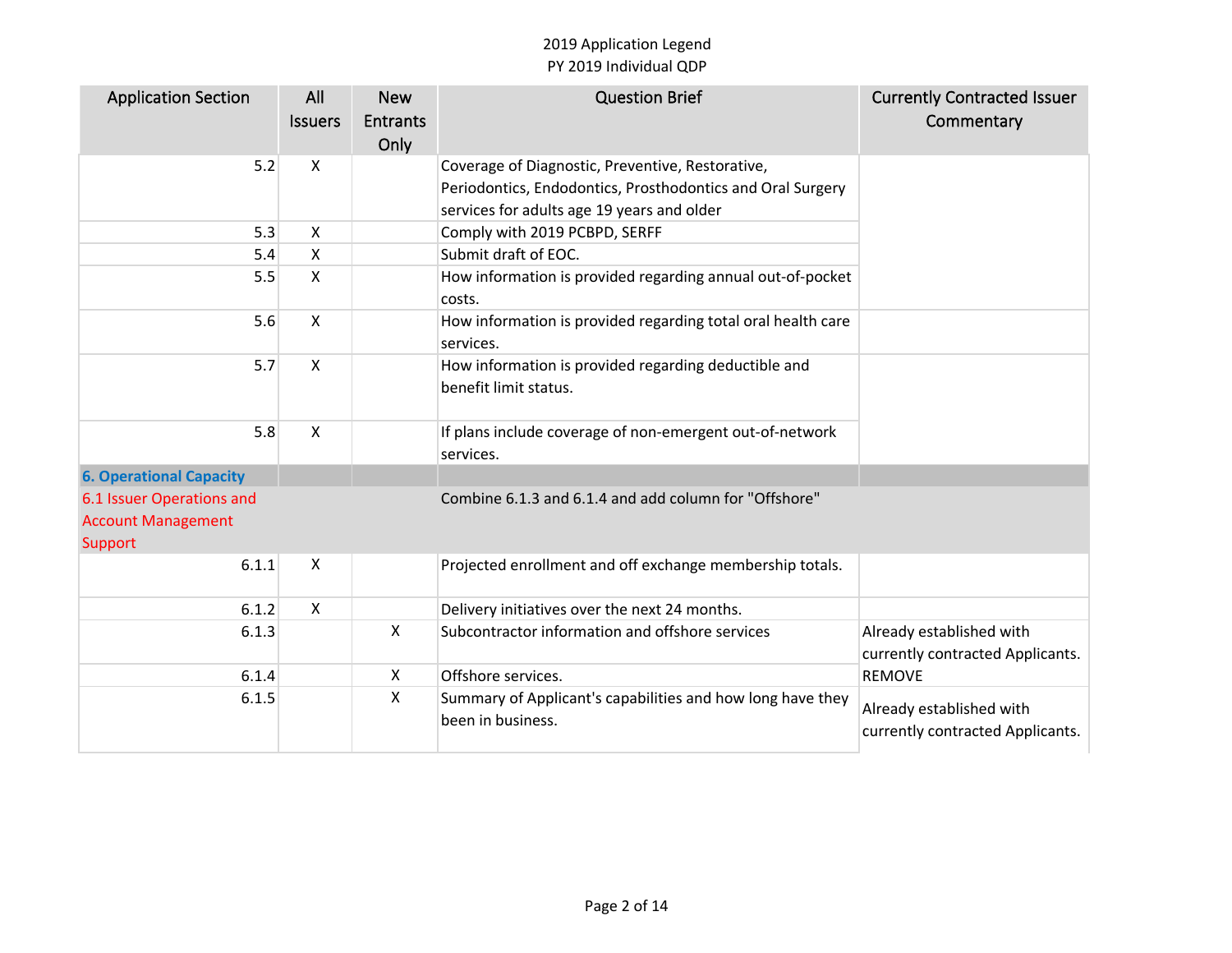| <b>Application Section</b>       | All            | <b>New</b>                | <b>Question Brief</b>                                              | <b>Currently Contracted Issuer</b> |
|----------------------------------|----------------|---------------------------|--------------------------------------------------------------------|------------------------------------|
|                                  | <b>Issuers</b> | <b>Entrants</b>           |                                                                    | Commentary                         |
|                                  |                | Only                      |                                                                    |                                    |
| 6.2 Implementation               |                |                           |                                                                    |                                    |
| Performance                      |                |                           |                                                                    |                                    |
| 6.2.1                            |                | X                         | Submit detailed implementation plan.                               |                                    |
| 6.2.2                            |                |                           | Remove and consolidate with 6.2.1.                                 |                                    |
| 6.2.3                            |                | X                         | Submit Open Enrollment readiness plan.                             | No implementation activities       |
| 6.2.4                            |                | X                         | Process for managing new enrollees.                                | required for currently             |
| 6.2.5                            |                | X                         | % incoming membership that would require resource                  | contracted Applicants.             |
|                                  |                |                           | increases.                                                         |                                    |
| <b>7. Customer Service</b>       |                |                           |                                                                    |                                    |
| 7.1                              |                | X                         | Conform with Health and Safety Code Section 1368.                  |                                    |
| 7.2                              |                | X                         | Service hours.                                                     |                                    |
| 7.3                              |                | X                         | 80% of calls within 30 seconds agreement.                          |                                    |
| 7.4                              |                | X                         | Ratio of CSRs to Exchange members.                                 |                                    |
| 7.5                              |                | X                         | Training modalities for CSRs.                                      |                                    |
| 7.6                              |                | X                         | Training tools and resources used for CSRs.                        |                                    |
| 7.7                              |                | X                         | Length of training for CSRs.                                       | Customer service requirements      |
| 7.8                              |                | X                         | Refresher training frequency.                                      | already established for currently  |
| 7.9                              |                | X                         | Languages spoken.                                                  | contracted Applicants.             |
| 7.10                             |                | X                         | Language line support.                                             |                                    |
| 7.11                             |                | X                         | Changes required to support Exchange membership.                   |                                    |
| 7.12                             |                | X                         | Tools used to monitor consumer experience.                         |                                    |
| 7.13                             |                | X                         | CSR quality service metrics and scorecard.                         |                                    |
| 7.14                             |                | X                         | How many calls per CSR are scored per week.                        |                                    |
| 7.15                             |                |                           | <b>REMOVE</b>                                                      |                                    |
| <b>8. Financial Requirements</b> |                |                           |                                                                    |                                    |
| 8.1                              |                |                           | System in place to invoice members. REMOVE and use 8.2<br>instead. |                                    |
| 8.2                              |                | $\boldsymbol{\mathsf{X}}$ | Systems used to invoice and collect payments.                      | Financial requirements already     |
|                                  |                |                           |                                                                    | established for currently          |
|                                  |                |                           |                                                                    | contracted Applicants.             |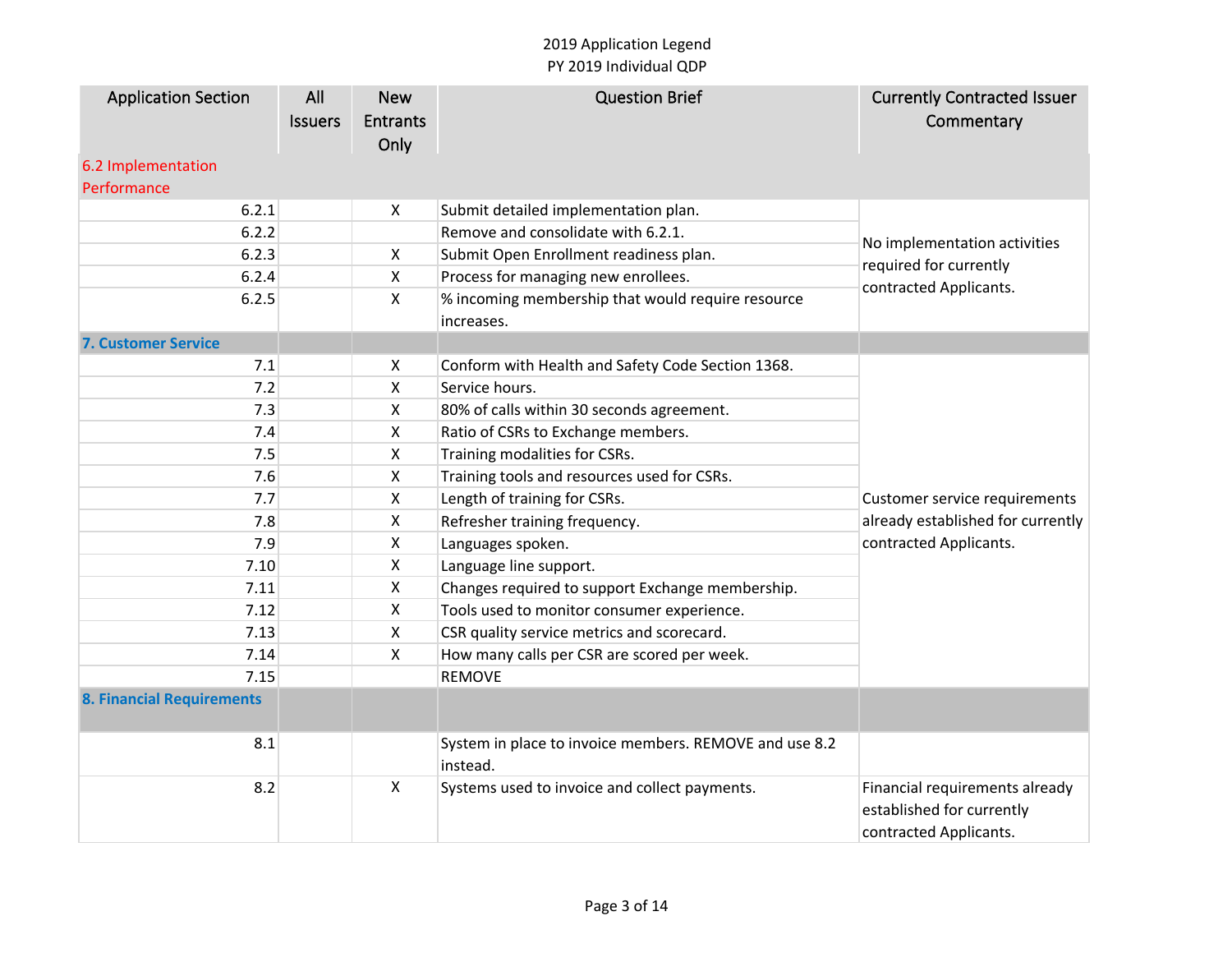| <b>Application Section</b>                    | All<br><b>Issuers</b> | <b>New</b><br><b>Entrants</b><br>Only | <b>Question Brief</b>                                                                   | <b>Currently Contracted Issuer</b><br>Commentary |
|-----------------------------------------------|-----------------------|---------------------------------------|-----------------------------------------------------------------------------------------|--------------------------------------------------|
| 8.3                                           |                       | X                                     | System in place to accept payment effective October 1.                                  |                                                  |
| 8.4                                           |                       | X                                     | If not in place, what vendors are used.                                                 | Financial requirements already                   |
| 8.5                                           |                       | X                                     | Serving "unbanked" population.                                                          | established for currently                        |
| 8.6                                           |                       | X                                     | Applicant can provide detailed information for<br>reconciliation.                       | contracted Applicants.                           |
| 8.7                                           |                       | X                                     | Applicant agrees not to impose fees or charges on members<br>asking for paper invoices. |                                                  |
| 8.8                                           |                       |                                       | <b>REMOVE</b>                                                                           |                                                  |
| 9. Fraud, Waste and Abuse<br><b>Detection</b> |                       |                                       |                                                                                         |                                                  |
| 9.1 Prevention                                |                       |                                       |                                                                                         |                                                  |
| 9.1.1                                         |                       | X                                     | Roles and responsibilities of fraud team.                                               |                                                  |
| 9.1.2                                         |                       | X                                     | Fraud risk assessments.                                                                 |                                                  |
| 9.1.3                                         |                       | x                                     | Anti-fraud strategies.                                                                  |                                                  |
| 9.1.4                                         |                       | X                                     | Safeguarding SSNs.                                                                      | Already established for currently                |
| 9.1.5                                         |                       | X                                     | Provider contracting policies to address identity theft at<br>point of service.         | contracted Applicants.                           |
| 9.1.6                                         |                       | X                                     | Steps taken after identity theft.                                                       |                                                  |
| 9.1.7                                         |                       | X                                     | Steps taken to conduct UM review after identity theft.                                  |                                                  |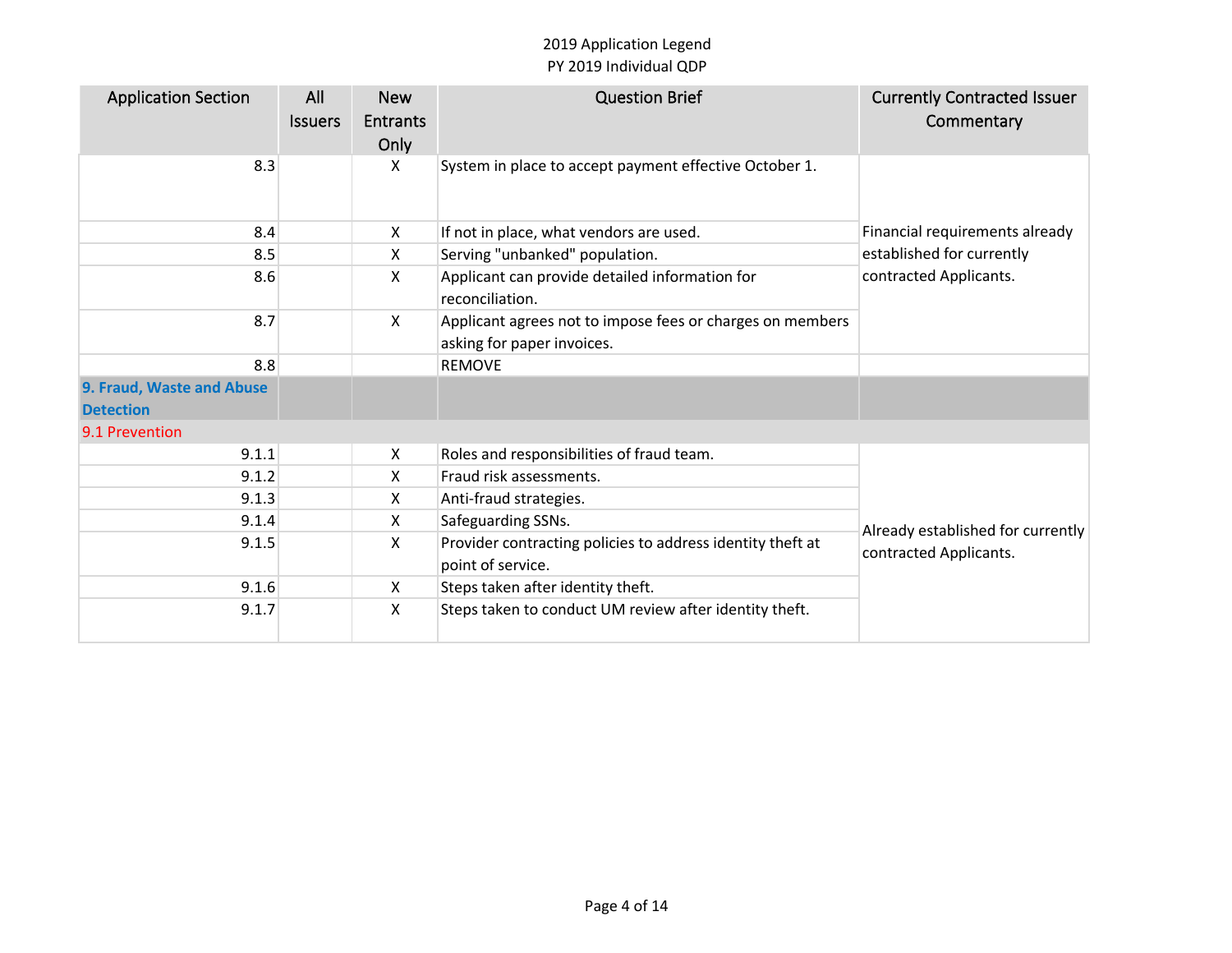| <b>Application Section</b> | All            | <b>New</b>         | <b>Question Brief</b>                                                    | <b>Currently Contracted Issuer</b>                          |
|----------------------------|----------------|--------------------|--------------------------------------------------------------------------|-------------------------------------------------------------|
|                            | <b>Issuers</b> | <b>Entrants</b>    |                                                                          | Commentary                                                  |
|                            |                | Only               |                                                                          |                                                             |
| 9.2 Detection              |                |                    |                                                                          |                                                             |
| 9.2.1                      |                | X                  | Data sets of tools to detect unusual patterns of care.                   |                                                             |
| 9.2.2                      |                | $\mathsf{X}$       | Internal/External fraud awareness program.                               |                                                             |
| 9.2.3                      |                | X                  | How to report fraud (consumer or provider).                              |                                                             |
| 9.2.4                      |                | $\pmb{\mathsf{X}}$ | Describe employee integrity activities.                                  | Already established for currently                           |
| 9.2.5                      |                | X                  | SEP policies.                                                            | contracted Applicants.                                      |
| 9.2.6                      |                | $\pmb{\mathsf{X}}$ | Policies and procedures used to respond to fraud.                        |                                                             |
| 9.2.7                      |                | $\mathsf{X}$       | Controls in place for evaluating enrollment/disenrollment<br>activities. |                                                             |
| 9.2.8                      |                | $\mathsf{X}$       | Describe UM processes to validate appropriate care.                      |                                                             |
| 9.3 Response               |                |                    |                                                                          |                                                             |
| 9.3.1                      |                | X                  | Evaluation method for fraud, waste or abuse.                             |                                                             |
| 9.3.2                      |                | $\pmb{\mathsf{X}}$ | Fraud, waste and abuse follow-up corrective action.                      | Already established for currently<br>contracted Applicants. |
| 9.3.3                      |                | X                  | How investigations and adverse actions are used to enhance               |                                                             |
|                            |                |                    | fraud prevention/detection.                                              |                                                             |
| 9.3.4                      |                | X                  | Revenue recovery process.                                                |                                                             |
| 9.3.5                      |                | $\mathsf{X}$       | Recovery rates by calendar year.                                         | Already established in section                              |
|                            |                |                    |                                                                          | 1.16 of current Issuer contract.                            |
| 9.3.6                      |                | X                  | Trends attributing to total loss from fraud on Exchange                  | Already established for currently                           |
|                            |                |                    | business.                                                                | contracted Applicants.                                      |
| 9.3.7                      |                | X                  | Reporting fraud to law enforcement.                                      |                                                             |
| 9.4 Audits and Reviews     |                |                    |                                                                          |                                                             |
| 9.4.1                      |                | X                  | Indicate frequency of reviews in functional areas.                       |                                                             |
| 9.4.2                      |                | $\mathsf{X}$       | Indicate frequency of internal audits in functional areas.               | Already established for currently<br>contracted Applicants. |
| 9.4.3                      |                | $\mathsf{X}$       | What percent of claims were audited prior fiscal year.                   |                                                             |
| 9.4.4                      |                | X                  | Does the Applicant maintain an independent internal audit<br>function.   |                                                             |
| 9.4.5                      |                | X                  | If yes, provide a copy of the annual audit plan.                         |                                                             |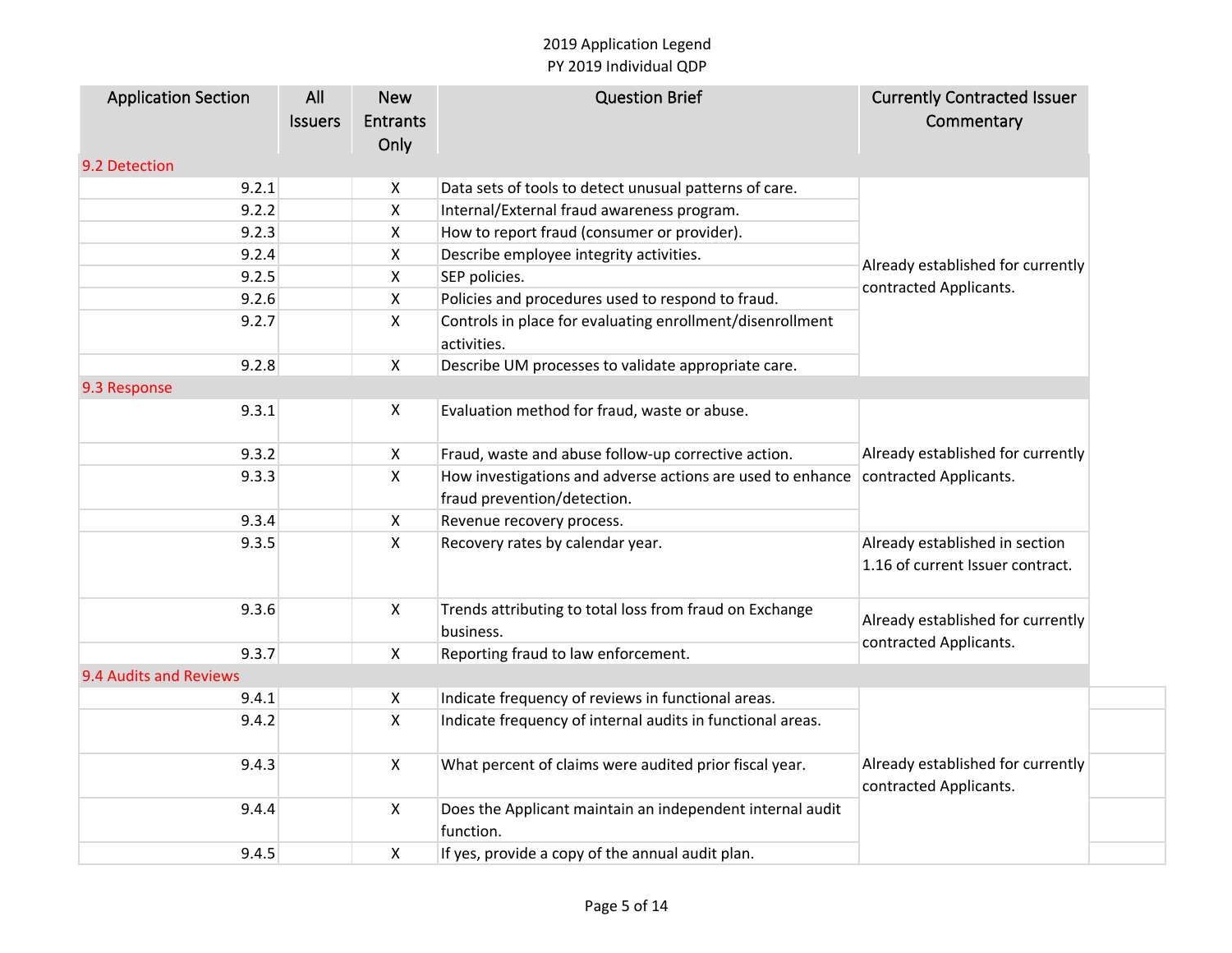| <b>Application Section</b>  | All            | <b>New</b>      | <b>Question Brief</b>                                             | <b>Currently Contracted Issuer</b> |  |
|-----------------------------|----------------|-----------------|-------------------------------------------------------------------|------------------------------------|--|
|                             | <b>Issuers</b> | <b>Entrants</b> |                                                                   | Commentary                         |  |
|                             |                | Only            |                                                                   |                                    |  |
| 9.4.6                       |                | X               | Oversight authority over internal audit function.                 |                                    |  |
|                             |                |                 |                                                                   | Already established for currently  |  |
| 9.4.7                       |                | X               | Does Applicant conduct audit of network, non-network, and         | contracted Applicants.             |  |
|                             |                |                 | contractors.                                                      |                                    |  |
| 9.4.8                       | X              |                 | External audit conducted or not (report by year).                 |                                    |  |
| 9.4.9                       |                | $\mathsf{X}$    | Reviewing non-contracted claims. Remove all text after first      |                                    |  |
|                             |                |                 | revised sentence.                                                 |                                    |  |
| 9.4.10                      |                | $\mathsf{X}$    | Using National Practitioner Data Bank for (re)credentialing.      |                                    |  |
|                             |                |                 |                                                                   |                                    |  |
| 9.4.11                      |                | X               | Verifying providers are legitimate.                               |                                    |  |
| 9.4.12                      |                | X               | Controls in place for monitoring referrals to a facility that the |                                    |  |
|                             |                |                 | provider has a financial interest in.                             |                                    |  |
| 9.4.13                      |                | X               | Types of claims and provider typically reviewed for fraud.        | Already established for currently  |  |
|                             |                |                 |                                                                   | contracted Applicants.             |  |
| 9.4.14                      |                | $\mathsf{X}$    | Describe approaches Issuer takes to monitor these                 |                                    |  |
|                             |                |                 | providers.                                                        |                                    |  |
| 9.4.15                      |                | $\mathsf{X}$    | Process used to validate provider information prior to            |                                    |  |
|                             |                |                 | contracting.                                                      |                                    |  |
| 9.4.16                      |                | $\mathsf{X}$    | Validating information when a provider reports a change.          |                                    |  |
|                             |                |                 |                                                                   |                                    |  |
| 9.4.17                      | $\mathsf{X}$   |                 | Applicant agrees to subject itself to the Exchange for audits     |                                    |  |
|                             |                |                 | and reviews, etc.                                                 |                                    |  |
| 10. System for Electronic   |                |                 |                                                                   |                                    |  |
| <b>Rate and Form Filing</b> |                |                 |                                                                   |                                    |  |
| (SERFF)                     |                |                 |                                                                   |                                    |  |
| 10.1                        | X              |                 | Must be able to populate SERFF.                                   |                                    |  |
| 10.2                        | $\mathsf{X}$   |                 | Will submit corrections to SERFF within 3 business days.          |                                    |  |
|                             |                |                 |                                                                   |                                    |  |
| 10.3                        | $\mathsf{X}$   |                 | May not make any changes to SERFF once submitted to the           |                                    |  |
|                             |                |                 | Exchange without prior written notice.                            |                                    |  |
| 11. Electronic Data         |                |                 |                                                                   |                                    |  |
| <b>Interface</b>            |                |                 |                                                                   |                                    |  |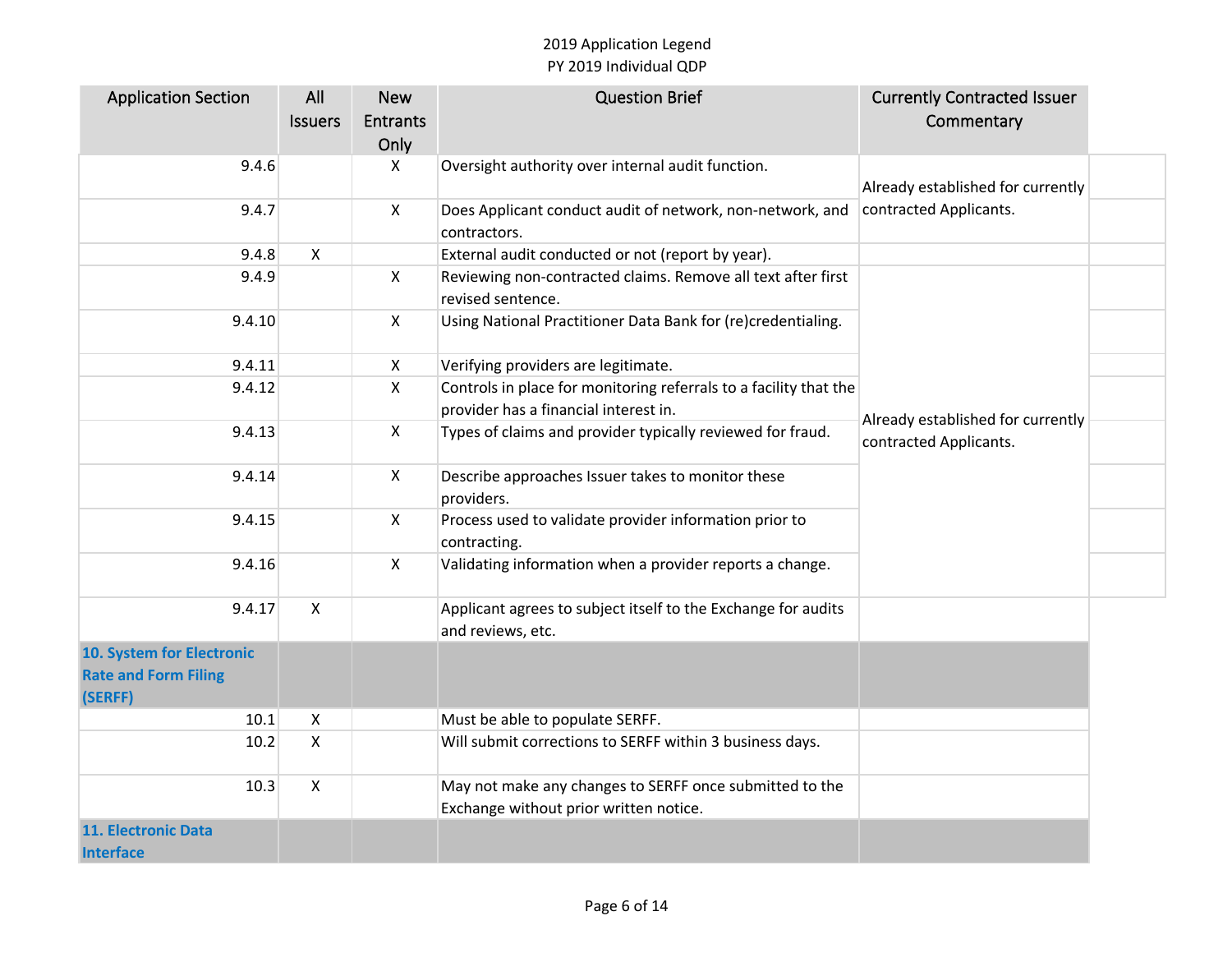| <b>Application Section</b>                          | All                       | <b>New</b>      | <b>Question Brief</b>                                                                                                        | <b>Currently Contracted Issuer</b>                          |
|-----------------------------------------------------|---------------------------|-----------------|------------------------------------------------------------------------------------------------------------------------------|-------------------------------------------------------------|
|                                                     | <b>Issuers</b>            | <b>Entrants</b> |                                                                                                                              | Commentary                                                  |
|                                                     |                           | Only            |                                                                                                                              |                                                             |
| 11.1                                                | $\boldsymbol{\mathsf{X}}$ |                 | Provide an overview of system, data model, vendors and any                                                                   |                                                             |
|                                                     |                           |                 | changes.                                                                                                                     |                                                             |
| 11.2                                                | $\mathsf{X}$              |                 | Submit a copy of system lifecycle and release schedule.                                                                      |                                                             |
| 11.3                                                |                           | $\mathsf{X}$    | Develop data interfaces.                                                                                                     |                                                             |
| 11.4                                                |                           | $\mathsf{X}$    | Process for resolving errors identified by a TA1 file or a 999<br>file.                                                      |                                                             |
| 11.5                                                |                           | $\pmb{\times}$  | Must communicate any testing or production changes to<br>system configuration in a timely fashion.                           |                                                             |
| 11.6                                                |                           | $\mathsf{X}$    | Be prepared to conduct testing of data interfaces no later<br>than June 1.                                                   | Already established for currently<br>contracted Applicants. |
| 11.7                                                |                           | $\mathsf{X}$    | Ability to produce financial, eligibility, and enrollment data<br>monthly.                                                   |                                                             |
| 11.8                                                |                           | $\mathsf{X}$    | Proactively monitor, measure and maintain applications and<br>databases to maximize system response.                         |                                                             |
| <b>12. Healthcare Evidence</b><br><b>Initiative</b> |                           |                 |                                                                                                                              |                                                             |
| 12.1                                                | X                         |                 | Making contract terms transparent.                                                                                           |                                                             |
| 12.2                                                |                           | $\mathsf{X}$    | Supply FFS claims or encounter record extracts monthly.                                                                      |                                                             |
| 12.3                                                |                           | X               | Supply financial extracts monthly.                                                                                           |                                                             |
| 12.4                                                |                           | $\mathsf{X}$    | Supply member/subscriber ID on all records submitted.                                                                        |                                                             |
| 12.5                                                |                           | X               | Supply PHI dates such as starting date of service, etc.                                                                      |                                                             |
| 12.6                                                |                           | $\mathsf{X}$    | Supply TIN.                                                                                                                  | Already established for currently<br>contracted Applicants. |
| 12.7                                                |                           | $\mathsf{X}$    | Supply detailed coding for diagnosis, procedures, etc. on all<br>claims for all data sources.                                |                                                             |
| 12.8                                                |                           | X               | Submit all data directly to the HEI vendor.                                                                                  |                                                             |
| 12.9                                                |                           | X               | If data must be submitted to third party vendor, guarantee<br>the same information as required in this section will be sent. |                                                             |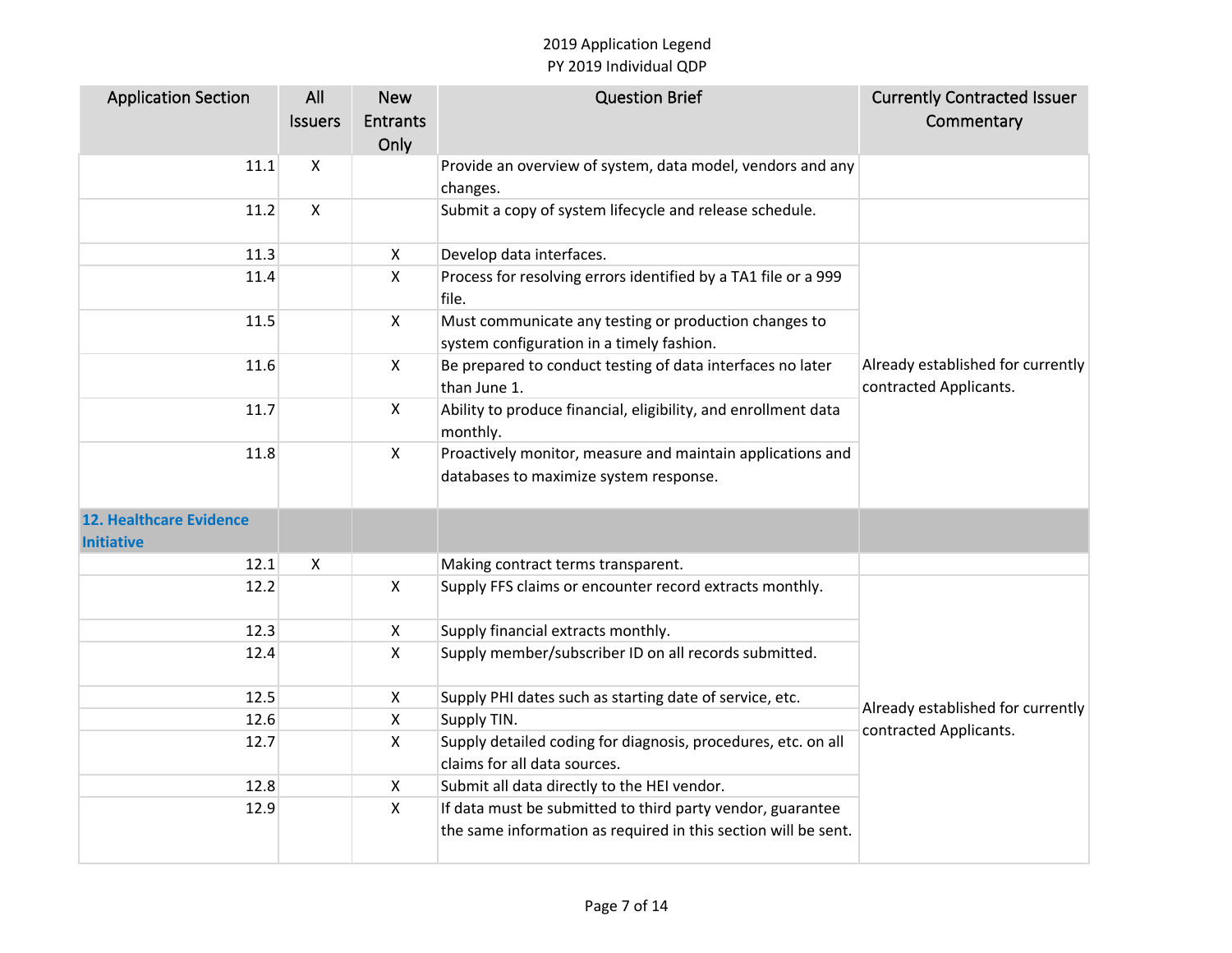| <b>Application Section</b>          | All<br><b>Issuers</b> | <b>New</b><br><b>Entrants</b> | <b>Question Brief</b>                                                                                      | <b>Currently Contracted Issuer</b><br>Commentary |
|-------------------------------------|-----------------------|-------------------------------|------------------------------------------------------------------------------------------------------------|--------------------------------------------------|
|                                     |                       | Only                          |                                                                                                            |                                                  |
| 13. Privacy and Security            |                       |                               |                                                                                                            |                                                  |
| <b>Requirements for</b>             |                       |                               |                                                                                                            |                                                  |
| <b>Personally Identifiable Data</b> |                       |                               |                                                                                                            |                                                  |
| 13.1 HIPAA Privacy Rule             |                       |                               |                                                                                                            |                                                  |
| 13.1.1                              |                       | X                             | Comply with HIPAA.                                                                                         |                                                  |
| 13.1.2                              |                       | $\mathsf{X}$                  | Provides members with the right to amend inaccurate or<br>incomplete PHI within the Designated Record Set. |                                                  |
| 13.1.3                              |                       | $\mathsf{X}$                  | Provides members with the right to restrict use or disclosure<br>of PHI.                                   | Already established for currently                |
| 13.1.4                              |                       | $\mathsf{X}$                  | Provides members with any disclosure the member's PHI at<br>the member's request.                          | contracted Applicants.                           |
| 13.1.5                              |                       | $\mathsf{X}$                  | Permits members alternative means of receiving their PHI.                                                  |                                                  |
| 13.1.6                              |                       | X                             | Applicant only uses minimum necessary PHI.                                                                 |                                                  |
| 13.1.7                              |                       | X                             | Applicant maintains a HIPAA compliant Notice of Privacy<br>Practices.                                      |                                                  |
| 13.2 Safeguards                     |                       |                               |                                                                                                            |                                                  |
| 13.2.1                              |                       | $\mathsf{X}$                  | Applicant must meet the NIST-53 industry standards to                                                      |                                                  |
|                                     |                       |                               | protect PHI and PII.                                                                                       |                                                  |
| 13.2.2                              |                       | $\mathsf{X}$                  | PHI and PII are encrypted in rest or transit.                                                              |                                                  |
| 13.2.3                              |                       | $\mathsf{X}$                  | Applicant confirms it operates in compliance with state and                                                | Already established for currently                |
|                                     |                       |                               | federal security laws and regulations.                                                                     | contracted Issuers.                              |
| 13.2.4                              |                       | $\mathsf{X}$                  | Applicant contingency plan to address system restoration.                                                  |                                                  |
| 13.2.5                              |                       | $\mathsf{X}$                  | Applicant must meet the NIST Special Publication 800-88 for<br>disposal of PHI or PII.                     |                                                  |
| <b>14. Sales Channels</b>           |                       |                               |                                                                                                            |                                                  |
| 14.1                                |                       | X                             | Experience working with agents.                                                                            | Already established for currently                |
| 14.2                                |                       | $\pmb{\times}$                | Describe Applicant's Agent of record policy.                                                               | contracted Applicants.                           |
| 14.3                                | X                     |                               | Commission schedules.                                                                                      |                                                  |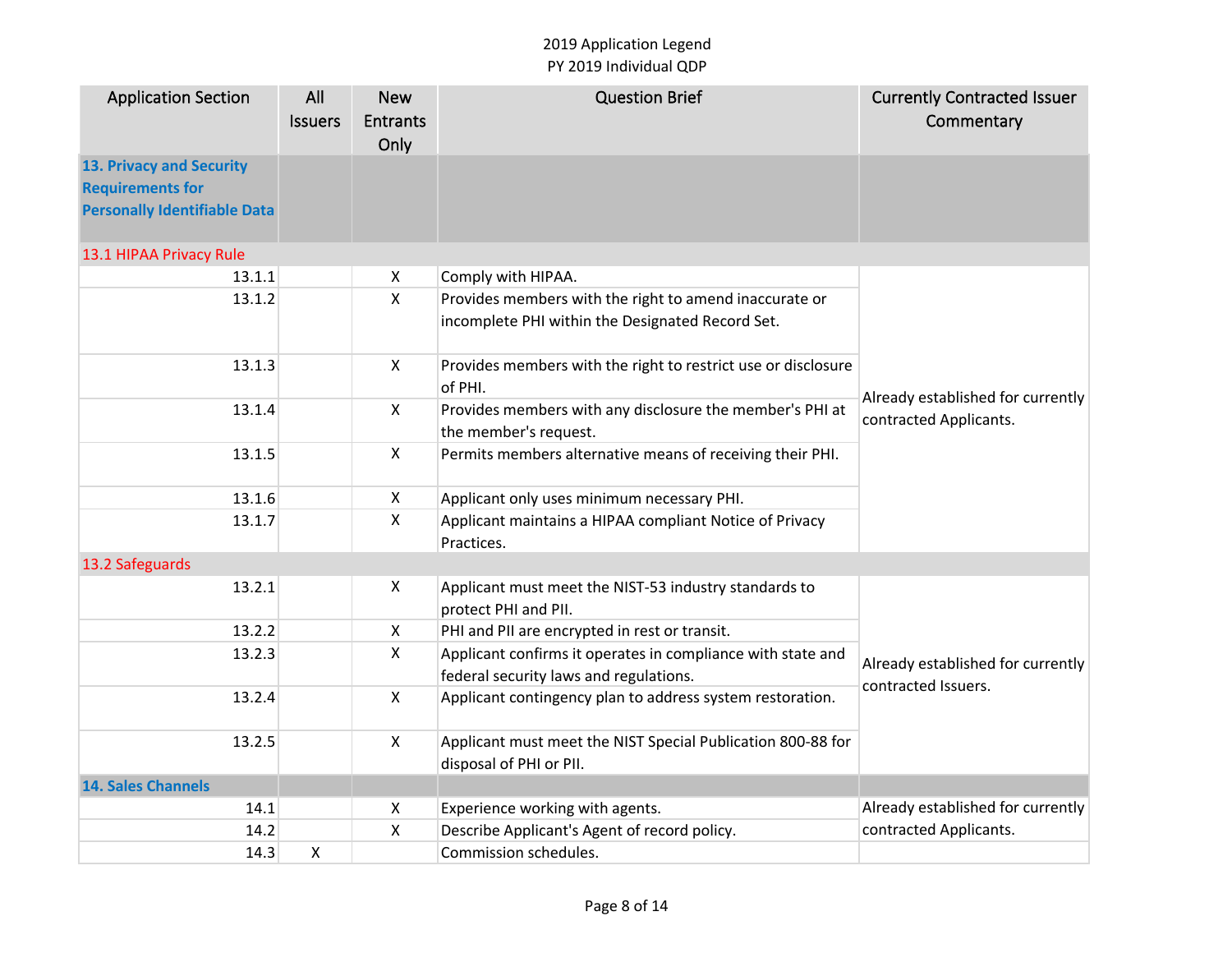| <b>Application Section</b>    | All                       | <b>New</b>                | <b>Question Brief</b>                                       | <b>Currently Contracted Issuer</b> |
|-------------------------------|---------------------------|---------------------------|-------------------------------------------------------------|------------------------------------|
|                               | <b>Issuers</b>            | <b>Entrants</b>           |                                                             | Commentary                         |
|                               |                           | Only                      |                                                             |                                    |
| 14.4                          |                           | X                         | Sales team organization.                                    | Already established for currently  |
| 14.5                          |                           | $\pmb{\times}$            | Applicant's ability to develop an agent program.            | contracted Applicants.             |
| 15. Marketing and             |                           |                           |                                                             |                                    |
| <b>Outreach Activities</b>    |                           |                           |                                                             |                                    |
| 15.1                          |                           | X                         | Marketing organizational chart.                             |                                    |
| 15.2                          |                           | X                         | Adhere to Exchange brand guidelines.                        | Already established for currently  |
| 15.3                          |                           | $\pmb{\mathsf{X}}$        | Submit materials per deadlines established by the Exchange. | contracted Applicants.             |
|                               |                           |                           |                                                             |                                    |
| 15.4                          | $\boldsymbol{\mathsf{X}}$ |                           | Submit member communication calendar.                       |                                    |
| 15.5                          | X                         |                           | Submit proposed marketing plan.                             |                                    |
| <b>16. Provider Network</b>   |                           |                           |                                                             |                                    |
| <b>16.1 Network Offerings</b> |                           |                           |                                                             |                                    |
| 16.1.1                        | $\boldsymbol{\mathsf{X}}$ |                           | Indicate different network products.                        |                                    |
| 16.1.2                        | X                         |                           | Submit provider network information.                        |                                    |
| 16.1.3                        | X                         |                           | Upload SERFF template.                                      |                                    |
| <b>16.2 HMO</b>               |                           |                           |                                                             |                                    |
| *16.2.1 Network Strategy      |                           |                           |                                                             |                                    |
|                               |                           |                           |                                                             |                                    |
| 16.2.1.1                      |                           | $\pmb{\times}$            | HMO network owned or leased.                                |                                    |
| 16.2.1.2                      |                           | $\mathsf{X}$              | Describe terms of lease.                                    |                                    |
| 16.2.1.3                      |                           | $\boldsymbol{\mathsf{X}}$ | Applicant's influence over leased network.                  |                                    |
| 16.2.1.4                      |                           | $\boldsymbol{\mathsf{X}}$ | By rating region, %'s of capitated vs. non-capitated        | Already established for currently  |
|                               |                           |                           | arrangements.                                               | contracted Applicants.             |
| 16.2.1.5                      |                           | $\mathsf{X}$              | Ensuring access.                                            |                                    |
| 16.2.1.6                      |                           | $\pmb{\times}$            | Border state(s) care.                                       |                                    |
| 16.2.1.7                      |                           | $\boldsymbol{\mathsf{X}}$ | How border state care offered.                              |                                    |
| *16.2.2 Network Quality       |                           |                           |                                                             |                                    |
| 16.2.2.1                      |                           |                           |                                                             |                                    |
| 16.2.2.2                      | X<br>$\pmb{\mathsf{X}}$   |                           | Patient Safety.                                             |                                    |
|                               |                           |                           | Cost efficiency.                                            |                                    |
| 16.2.2.3                      | $\pmb{\mathsf{X}}$        |                           | Patient reported experience.                                |                                    |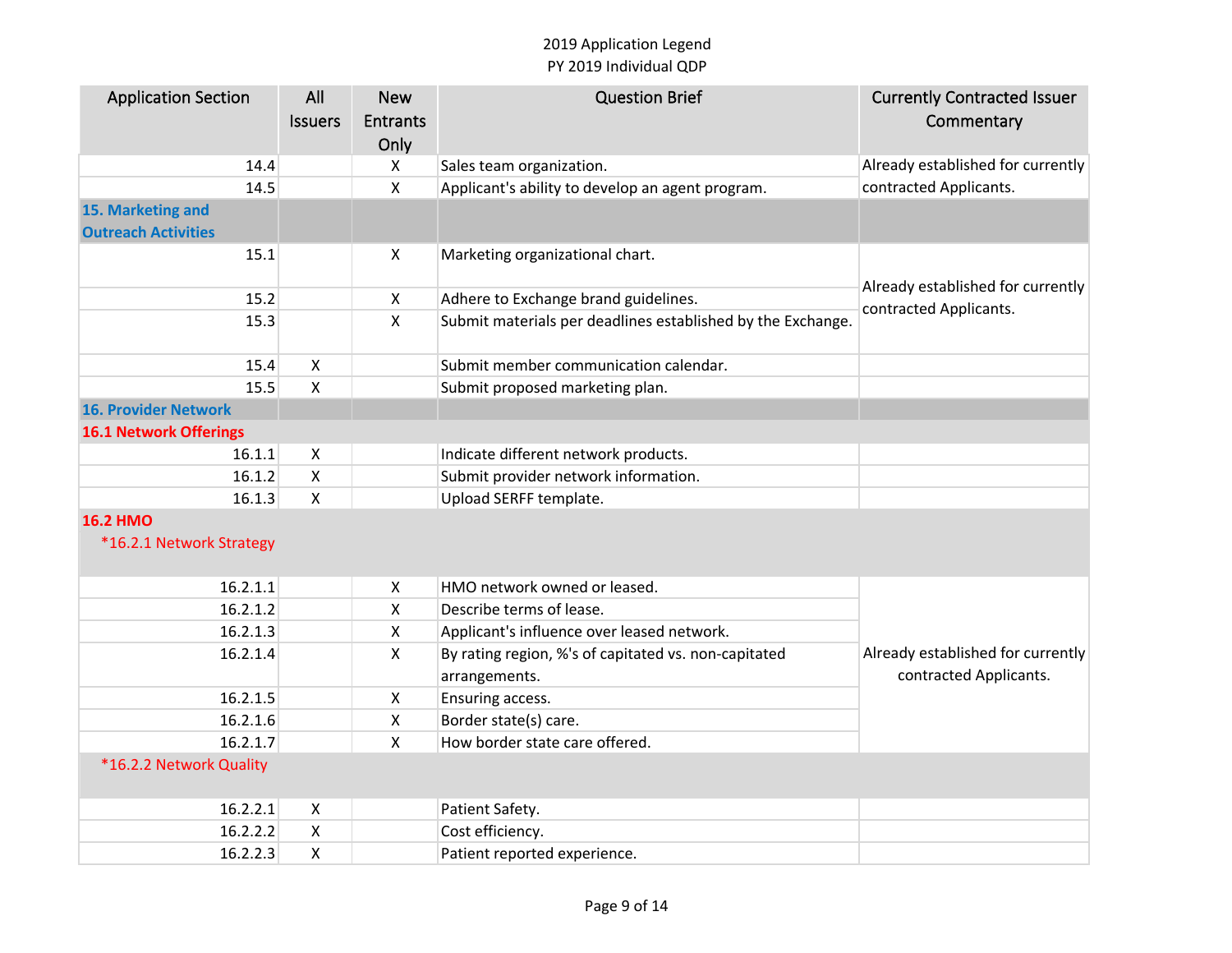| <b>Application Section</b> | All                       | <b>New</b>     | <b>Question Brief</b>                                       | <b>Currently Contracted Issuer</b> |
|----------------------------|---------------------------|----------------|-------------------------------------------------------------|------------------------------------|
|                            | <b>Issuers</b>            | Entrants       |                                                             | Commentary                         |
|                            |                           | Only           |                                                             |                                    |
| 16.2.2.4                   | X                         |                | High quality network dental providers.                      |                                    |
| 16.2.2.5                   | $\mathsf{X}$              |                | Identification of high-performing dental providers.         |                                    |
| 16.2.2.6                   | $\pmb{\times}$            |                | Intended future identification of high-performing dental    |                                    |
|                            |                           |                | providers.                                                  |                                    |
| *16.2.3 Network Stability  |                           |                |                                                             |                                    |
|                            |                           |                |                                                             |                                    |
| 16.2.3.1                   | $\mathsf{X}$              |                | Participating provider terminations.                        |                                    |
| 16.2.3.2                   | $\mathsf{X}$              |                | Total number of contracted Dental Groups/Clinics by region. |                                    |
|                            |                           |                |                                                             |                                    |
| 16.2.3.3                   | $\mathsf{X}$              |                | Dental Groups or Clinics that have had a break in           |                                    |
|                            |                           |                | contracting.                                                |                                    |
| 16.2.3.4                   | $\mathsf{X}$              |                | Plans for network additions.                                |                                    |
| 16.2.3.5                   | $\mathsf{X}$              |                | Potential network disruptions.                              |                                    |
| <b>16.3 PPO</b>            |                           |                |                                                             |                                    |
| *16.3.1 Network Strategy   |                           |                |                                                             |                                    |
|                            |                           |                |                                                             |                                    |
| 16.3.1.1                   |                           | X              | PPO network owned or leased.                                |                                    |
| 16.3.1.2                   |                           | $\pmb{\times}$ | Describe terms of lease.                                    |                                    |
| 16.3.1.3                   |                           | $\mathsf{X}$   | Applicant's influence over leased network.                  |                                    |
| 16.3.1.4                   |                           | $\mathsf{X}$   | By rating region, %'s of capitated vs. non-capitated        |                                    |
|                            |                           |                | arrangements.                                               | Already established for currently  |
| 16.3.1.5                   |                           | $\mathsf{X}$   | Ensuring access.                                            | contracted Applicants.             |
|                            |                           |                |                                                             |                                    |
| 16.3.1.6                   |                           | $\mathsf{X}$   | Border state(s) care.                                       |                                    |
|                            |                           |                |                                                             |                                    |
| 16.3.1.7                   |                           | $\pmb{\times}$ | How border state care offered.                              |                                    |
|                            |                           |                |                                                             |                                    |
| *16.3.2 Network Quality    |                           |                |                                                             |                                    |
|                            |                           |                |                                                             |                                    |
| 16.3.2.1                   | $\boldsymbol{\mathsf{X}}$ |                | Patient Safety.                                             |                                    |
| 16.3.2.2                   | $\mathsf{X}$              |                | Cost efficiency.                                            |                                    |
| 16.3.2.3                   | $\pmb{\times}$            |                | Patient reported experience.                                |                                    |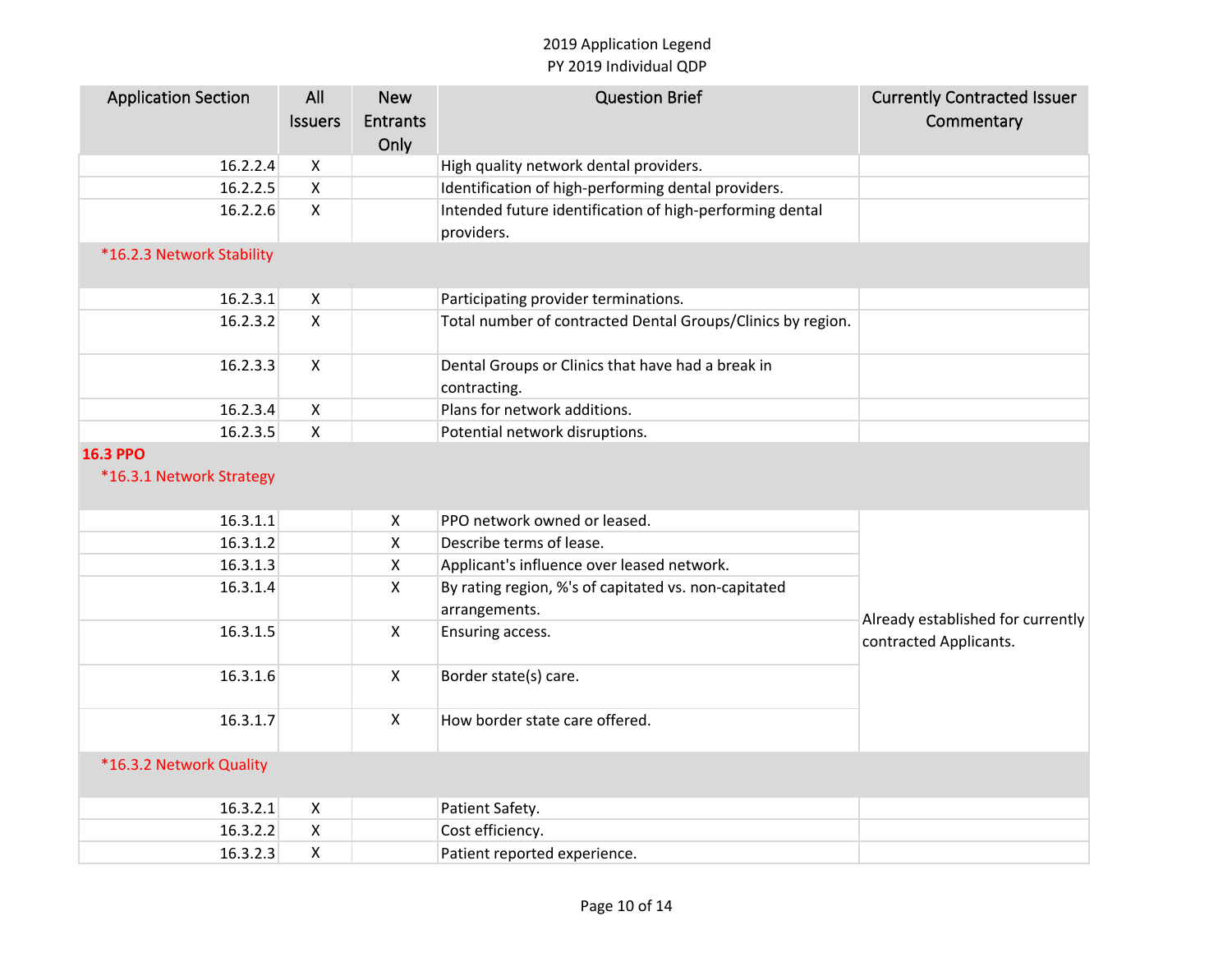| <b>Application Section</b>                         | All                       | <b>New</b>      | <b>Question Brief</b>                                                  | <b>Currently Contracted Issuer</b>                                                              |
|----------------------------------------------------|---------------------------|-----------------|------------------------------------------------------------------------|-------------------------------------------------------------------------------------------------|
|                                                    | <b>Issuers</b>            | <b>Entrants</b> |                                                                        | Commentary                                                                                      |
|                                                    |                           | Only            |                                                                        |                                                                                                 |
| 16.3.2.4                                           | X                         |                 | High quality network dental providers.                                 |                                                                                                 |
| 16.3.2.5                                           | $\boldsymbol{\mathsf{X}}$ |                 | Identification of high-performing dental providers.                    |                                                                                                 |
| 16.3.2.6                                           | $\pmb{\times}$            |                 | Intended future identification of high-performing dental<br>providers. |                                                                                                 |
| *16.3.3 Network Stability                          |                           |                 |                                                                        |                                                                                                 |
| 16.3.3.1                                           | $\boldsymbol{\mathsf{X}}$ |                 | Participating provider terminations.                                   |                                                                                                 |
| 16.3.3.2                                           | $\mathsf{X}$              |                 | Total number of contracted Dental Groups/Clinics by region.            |                                                                                                 |
| 16.3.3.3                                           | $\mathsf{X}$              |                 | Dental Groups or Clinics that have had a break in<br>contracting.      |                                                                                                 |
| 16.3.3.4                                           | $\mathsf{X}$              |                 | Plans for network additions.                                           |                                                                                                 |
| 16.3.3.5                                           | $\mathsf{X}$              |                 | Potential network disruptions that would impact 2019.                  |                                                                                                 |
| <b>17. Essential Community</b><br><b>Providers</b> |                           |                 |                                                                        |                                                                                                 |
| 17.1                                               |                           | $\mathsf{X}$    | ECP requirements.                                                      | Already established with<br>currently contracted Applicants<br>through section 3.3 of contract. |
| 18. Quality                                        |                           |                 |                                                                        |                                                                                                 |
| <b>18.1 Quality Improvement</b><br><b>Strategy</b> |                           |                 |                                                                        |                                                                                                 |
| 18.1.1                                             | X                         |                 | Confirm implementation of QIS                                          |                                                                                                 |
| 18.1.2                                             | Χ                         |                 | System of accountability                                               |                                                                                                 |
| 18.1.3                                             |                           | $\mathsf{X}$    | Quality Improvement Project (QIP) 1                                    | Already established for currently                                                               |
| 18.1.4                                             |                           | $\mathsf{X}$    | Quality Improvement Project (QIP) 2                                    | contracted Applicants.                                                                          |
| <b>18.2 Care Management</b>                        |                           |                 |                                                                        |                                                                                                 |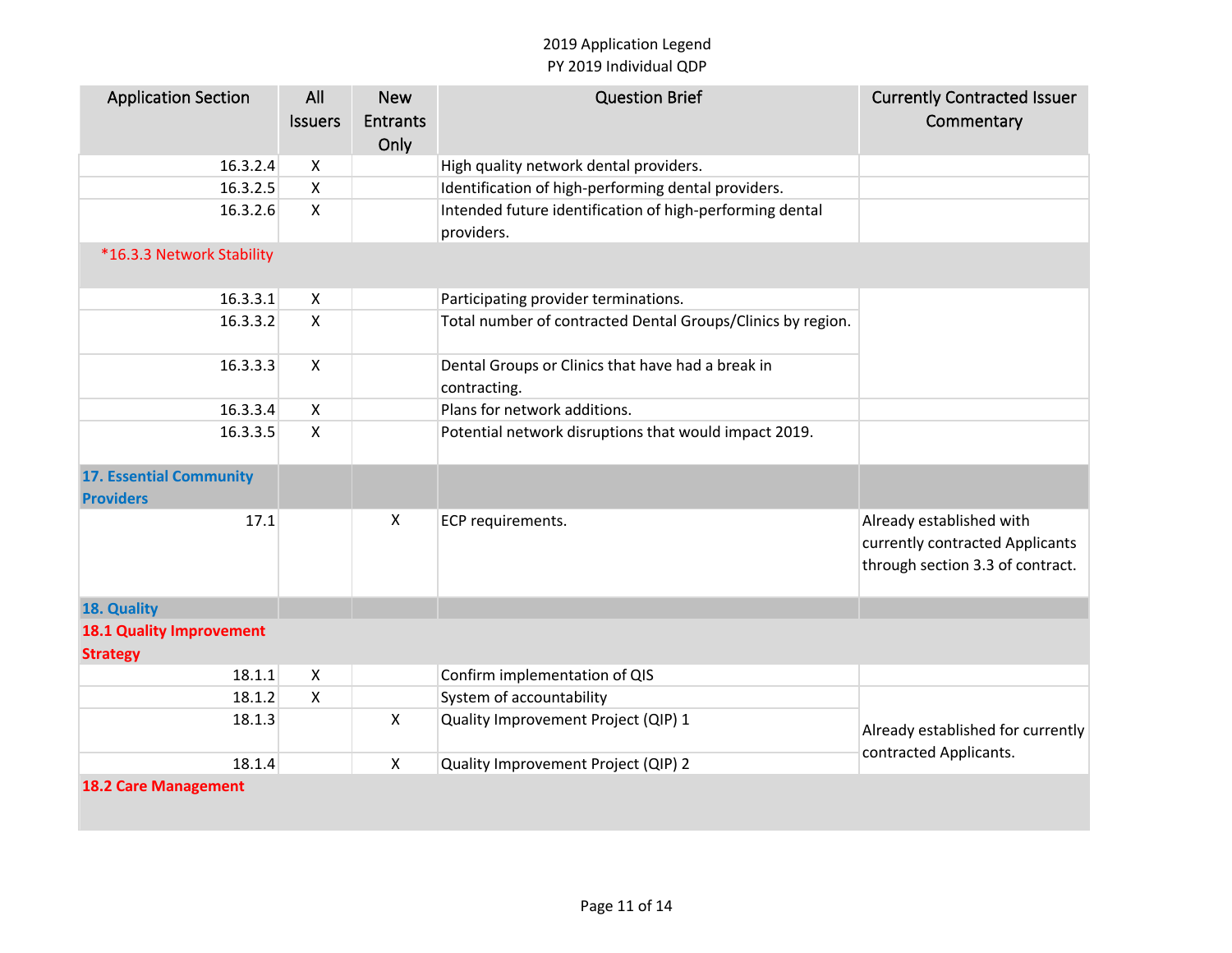| <b>Application Section</b>                           | All<br><b>Issuers</b>     | <b>New</b><br><b>Entrants</b><br>Only | <b>Question Brief</b>                                                        | <b>Currently Contracted Issuer</b><br>Commentary |
|------------------------------------------------------|---------------------------|---------------------------------------|------------------------------------------------------------------------------|--------------------------------------------------|
| 18.2.1                                               | $\mathsf{X}$              |                                       | Use of care reminders, risk assessments and disease<br>management programs   |                                                  |
| 18.2.2                                               | $\mathsf{X}$              |                                       | Encourage use of diagnostic and preventive services.                         |                                                  |
| 18.2.3                                               | $\mathsf{X}$              |                                       | Planned activies to encourage use of diagnostic and<br>preventive services   |                                                  |
| 18.2.4                                               | $\mathsf{X}$              |                                       | Attachment of planned activities.                                            |                                                  |
| 18.2.5                                               | X                         |                                       | Oral health and wellness communication.                                      |                                                  |
| 18.2.6                                               | X                         |                                       | Planned activities to communicate oral health and wellness.                  |                                                  |
| 18.2.7                                               | $\mathsf{X}$              |                                       | Attachment of planned activities.                                            |                                                  |
| 18.2.8                                               | $\mathsf{X}$              |                                       | Demand management activities and health information<br>resources.            |                                                  |
| <b>18.3 Health Status and Risk</b>                   |                           |                                       |                                                                              |                                                  |
| <b>Assessment</b>                                    |                           |                                       |                                                                              |                                                  |
| 18.3.1                                               | X                         |                                       | Features of oral health risk assessment.                                     |                                                  |
| 18.3.2                                               | $\mathsf{X}$              |                                       | Information collection on enrollee oral health status                        |                                                  |
| 18.3.3                                               | X                         |                                       | Plans to build capacity/systems to determine enrollee oral<br>health status. |                                                  |
| 18.3.4                                               | $\mathsf{X}$              |                                       | Data sources used to track changes in oral health status                     |                                                  |
| 18.3.5                                               | $\mathsf{X}$              |                                       | Plans to build capacity/systems to track changes in oral<br>health status.   |                                                  |
| 18.3.6                                               | X                         |                                       | Identification of at-risk enrollees                                          |                                                  |
| 18.3.7                                               | $\mathsf{x}$              |                                       | Plans to identify at-risk enrollees                                          |                                                  |
| 18.3.8                                               | X                         |                                       | Current number of at-risk enrollees                                          |                                                  |
| <b>18.4 Enrollee Population</b><br><b>Management</b> |                           |                                       |                                                                              |                                                  |
| 18.4.1                                               | $\boldsymbol{\mathsf{X}}$ |                                       | Population health management.                                                |                                                  |
| 18.4.2                                               | $\mathsf{x}$              |                                       | Member satisfaction.                                                         |                                                  |
| 18.4.3                                               | $\mathsf{X}$              |                                       | Cost and utilization management.                                             |                                                  |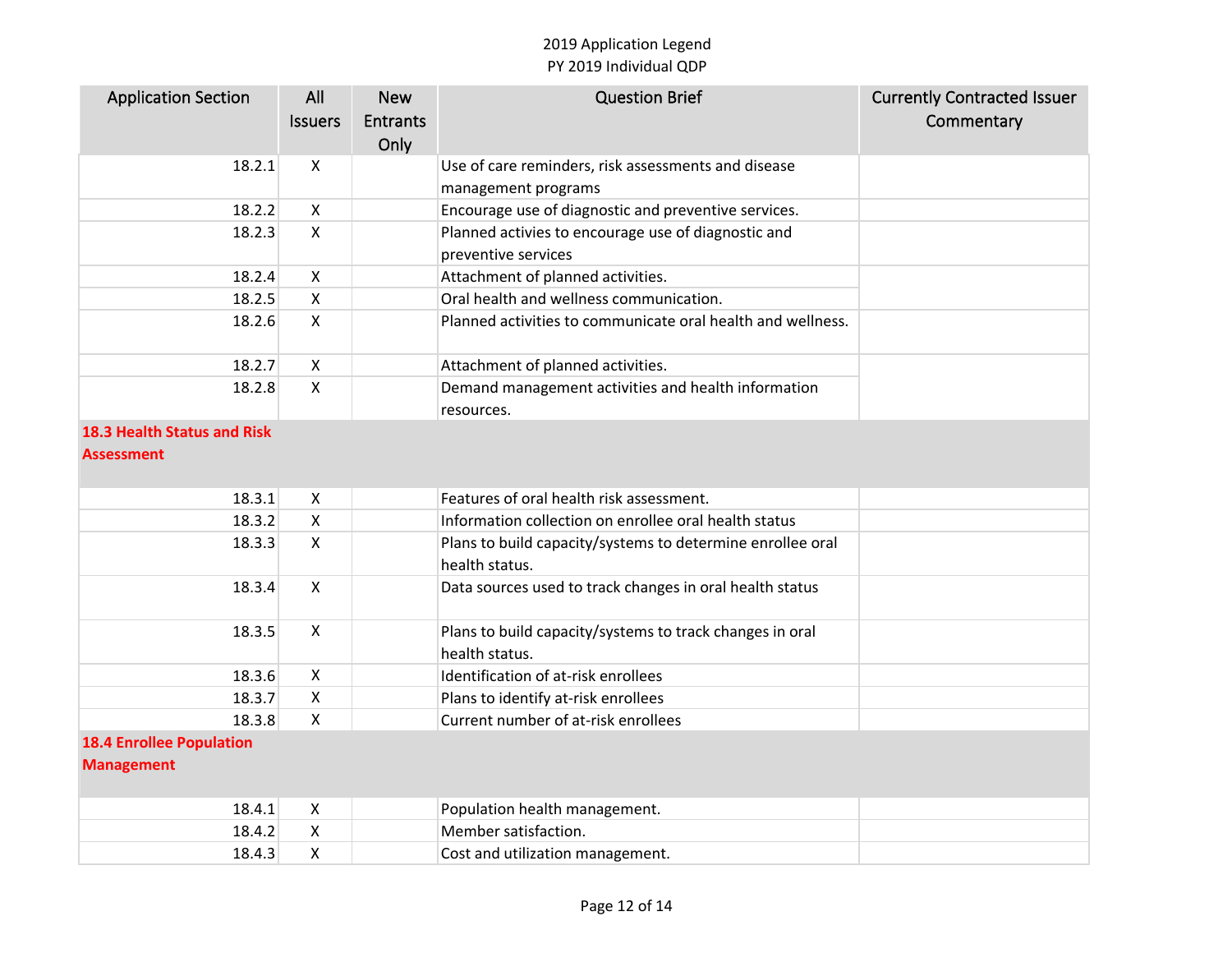| <b>Application Section</b>                              | All                       | <b>New</b>                | <b>Question Brief</b>                                                                       | <b>Currently Contracted Issuer</b>                           |  |  |  |  |
|---------------------------------------------------------|---------------------------|---------------------------|---------------------------------------------------------------------------------------------|--------------------------------------------------------------|--|--|--|--|
|                                                         | <b>Issuers</b>            | <b>Entrants</b><br>Only   |                                                                                             | Commentary                                                   |  |  |  |  |
| 18.4.4                                                  | Χ                         |                           | Clinical outcome quality.                                                                   |                                                              |  |  |  |  |
| <b>18.5 Innovations</b>                                 |                           |                           |                                                                                             |                                                              |  |  |  |  |
|                                                         |                           |                           |                                                                                             |                                                              |  |  |  |  |
| 18.5.1                                                  |                           | $\boldsymbol{\mathsf{X}}$ | Plan, implement, evaluate, and replicate future healthcare<br>quality and cost innovations. | already established with<br>currently contracted Applicants. |  |  |  |  |
| <b>18.6 Reducing Health</b>                             |                           |                           |                                                                                             |                                                              |  |  |  |  |
| <b>Disparities and Ensuring</b><br><b>Health Equity</b> |                           |                           |                                                                                             |                                                              |  |  |  |  |
| 18.6.1                                                  | $\boldsymbol{\mathsf{X}}$ |                           | Gathering of member information.                                                            |                                                              |  |  |  |  |
| 18.6.2                                                  | $\mathsf{X}$              |                           | How Applicant intends to gather member information.                                         |                                                              |  |  |  |  |
| 18.6.3                                                  | $\boldsymbol{\mathsf{X}}$ |                           | Race/ethnicity data and usage.                                                              |                                                              |  |  |  |  |
| 18.6.4                                                  | $\boldsymbol{\mathsf{X}}$ |                           | Primary language data and usage.                                                            |                                                              |  |  |  |  |
| 18.6.5                                                  | $\pmb{\times}$            |                           | Disability status data and usage.                                                           |                                                              |  |  |  |  |
| 18.7 Promotion,                                         |                           |                           |                                                                                             |                                                              |  |  |  |  |
| <b>Development, and Use of</b>                          |                           |                           |                                                                                             |                                                              |  |  |  |  |
| <b>Care Models</b>                                      |                           |                           |                                                                                             |                                                              |  |  |  |  |
| 18.7.1                                                  | X                         |                           | Number of enrollees encouraged to select or are assigned                                    |                                                              |  |  |  |  |
|                                                         |                           |                           | primary care dentist.                                                                       |                                                              |  |  |  |  |
| 18.7.2                                                  | X                         |                           | How members are encouraged to use dental home.                                              |                                                              |  |  |  |  |
| 18.7.3                                                  | $\mathsf{X}$              |                           | How contracted providers are encouraged to retain patients                                  |                                                              |  |  |  |  |
|                                                         |                           |                           | for continued care.                                                                         |                                                              |  |  |  |  |
| <b>18.8 Provider Cost and</b><br><b>Quality</b>         |                           |                           |                                                                                             |                                                              |  |  |  |  |
| 18.8.1                                                  | X                         |                           | Cost and network provider information for members.                                          |                                                              |  |  |  |  |
| 18.8.2                                                  | $\mathsf{X}$              |                           | How Applicant intends to provide above information.                                         |                                                              |  |  |  |  |
| <b>18.9 Community Health</b>                            |                           |                           |                                                                                             |                                                              |  |  |  |  |
| and Wellness Promotion                                  |                           |                           |                                                                                             |                                                              |  |  |  |  |